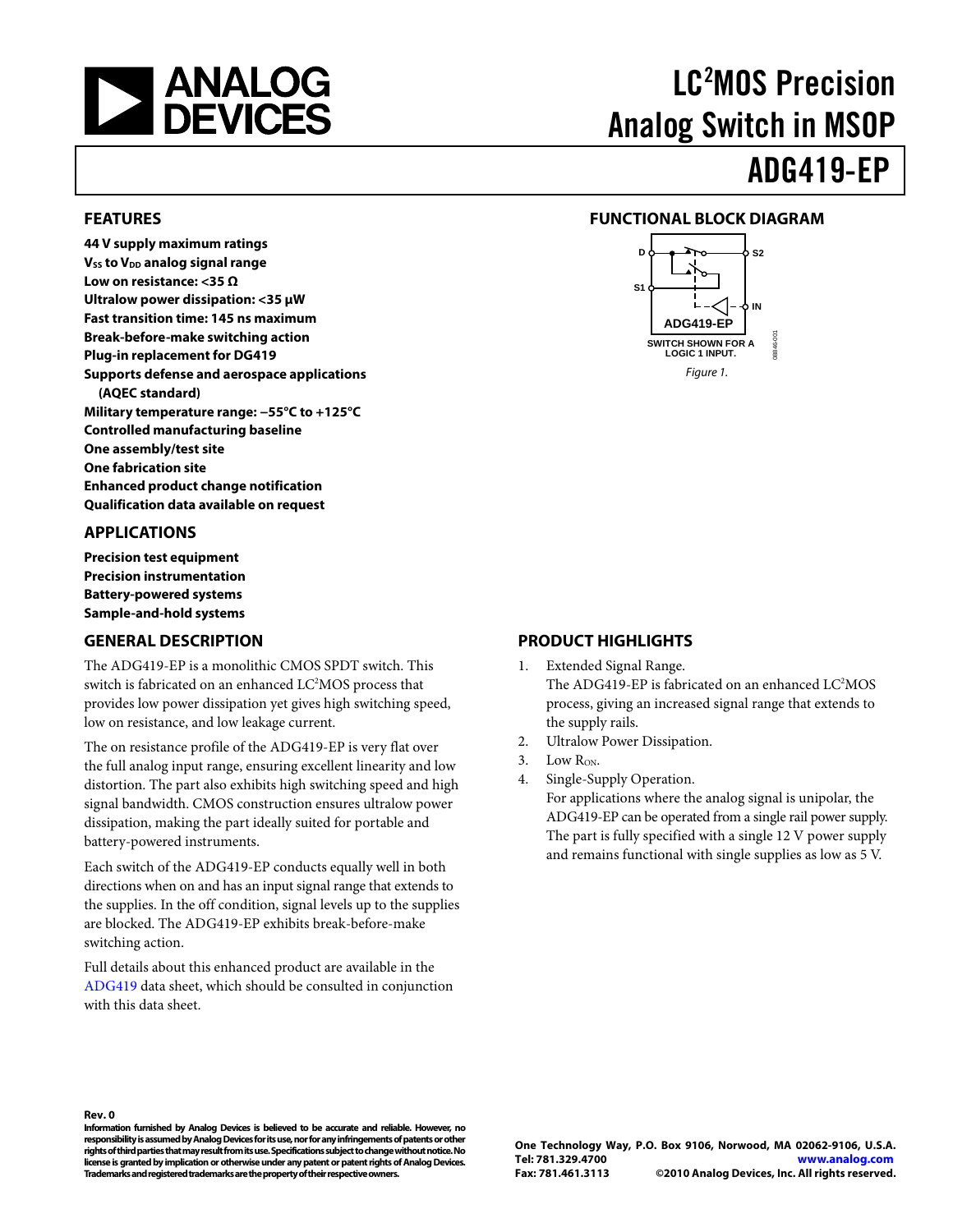### <span id="page-1-0"></span>**TABLE OF CONTENTS**

#### **REVISION HISTORY**

7/10-Revision 0: Initial Version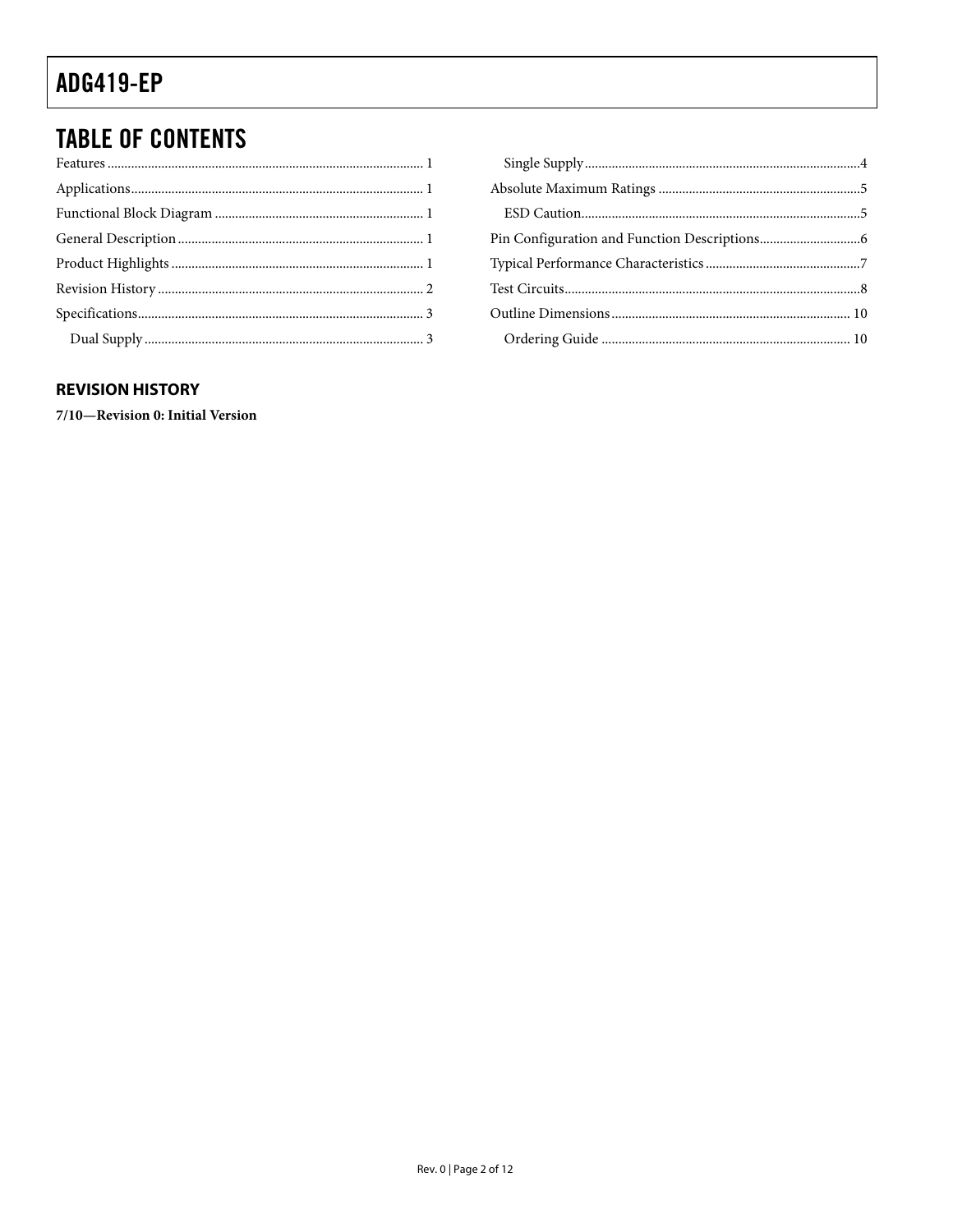### <span id="page-2-0"></span>**SPECIFICATIONS**

#### **DUAL SUPPLY**

 $\rm{V_{\rm DD}}$  = 15 V  $\pm$  10%, V $\rm{_{SS}}$  = –15 V  $\pm$  10%, V $\rm{_{L}}$  = 5 V  $\pm$  10%, GND = 0 V, unless otherwise noted.

#### **Table 1.**

| <b>Parameter</b>                                         | $+25^{\circ}$ C | $-40^{\circ}$ C to<br>$+85^{\circ}$ C | $-55^{\circ}$ C to<br>$+125^{\circ}$ C | <b>Unit</b>  | <b>Test Conditions/Comments</b>                                                              |
|----------------------------------------------------------|-----------------|---------------------------------------|----------------------------------------|--------------|----------------------------------------------------------------------------------------------|
| <b>ANALOG SWITCH</b>                                     |                 |                                       |                                        |              |                                                                                              |
| Analog Signal Range                                      |                 |                                       | $V_{SS}$ to $V_{DD}$                   | ${\sf V}$    |                                                                                              |
| R <sub>ON</sub>                                          | 25              |                                       |                                        | $\Omega$ typ | $V_D = \pm 12.5$ V, $I_S = -10$ mA; see Figure 9                                             |
|                                                          | 35              | 45                                    | 45                                     | $\Omega$ max | $V_{DD}$ = +13.5 V, V <sub>ss</sub> = -13.5 V; see Figure 9                                  |
| <b>LEAKAGE CURRENT</b>                                   |                 |                                       |                                        |              | $V_{DD}$ = +16.5 V, V <sub>ss</sub> = -16.5 V                                                |
| Source Off Leakage, I <sub>s</sub> (Off)                 | $\pm 0.1$       |                                       |                                        | nA typ       | $V_D = \pm 15.5$ V, V <sub>s</sub> = $\mp 15.5$ V; see Figure 10                             |
|                                                          | ±0.25           | ±5                                    | ±15                                    | nA max       |                                                                                              |
| Drain Off Leakage, I <sub>D</sub> (Off)                  | ±0.1            |                                       |                                        | nA typ       | $V_D = \pm 15.5$ V, V <sub>s</sub> = $\mp 15.5$ V; see Figure 10                             |
|                                                          | ±0.75           | ±5                                    | ±30                                    | nA max       |                                                                                              |
| Channel On Leakage, I <sub>D</sub> , I <sub>s</sub> (On) | ±0.4            |                                       |                                        | nA typ       | $V_S = V_D = \pm 15.5 V$ ; see Figure 11                                                     |
|                                                          | $\pm 0.75$      | ±5                                    | ±30                                    | nA max       |                                                                                              |
| <b>DIGITAL INPUTS</b>                                    |                 |                                       |                                        |              |                                                                                              |
| Input High Voltage, VINH                                 |                 | 2.4                                   | 2.4                                    | V min        |                                                                                              |
| Input Low Voltage, VINL                                  |                 | 0.8                                   | 0.8                                    | V max        |                                                                                              |
| Input Current, IINL or IINH                              |                 | ±0.005                                | ±0.005                                 | µA typ       | $V_{IN} = V_{INL}$ or $V_{INH}$                                                              |
|                                                          |                 | ±0.5                                  | ±0.5                                   | µA max       |                                                                                              |
| DYNAMIC CHARACTERISTICS <sup>1</sup>                     |                 |                                       |                                        |              |                                                                                              |
| <b><i>TRANSITION</i></b>                                 | 145             | 200                                   | 200                                    | ns max       | $R_L = 300 \Omega$ , C <sub>L</sub> = 35 pF; V <sub>S1</sub> = ±10 V,                        |
|                                                          |                 |                                       |                                        |              | $V_{S2} = \mp 10 V$ ; see Figure 12                                                          |
| Break-Before-Make Time Delay, tD                         | 30              |                                       |                                        | ns typ       | $R_L = 300 \Omega$ , C <sub>L</sub> = 35 pF;<br>$V_{S1} = V_{S2} = \pm 10 V$ ; see Figure 13 |
|                                                          | 5               |                                       |                                        | ns min       |                                                                                              |
| Off Isolation                                            | 80              |                                       |                                        | dB typ       | $R_L$ = 50 $\Omega$ , f = 1 MHz; see Figure 14                                               |
| Channel-to-Channel Crosstalk                             | 90              |                                       |                                        | dB typ       | $R_L$ = 50 $\Omega$ , f = 1 MHz; see Figure 15                                               |
| $C_S(Off)$                                               | 6               |                                       |                                        | pF typ       | $f = 1$ MHz                                                                                  |
| $C_D$ , $C_S$ (On)                                       | 55              |                                       |                                        | pF typ       | $f = 1$ MHz                                                                                  |
| POWER REQUIREMENTS                                       |                 |                                       |                                        |              | $V_{DD}$ = +16.5 V, V <sub>ss</sub> = -16.5 V                                                |
| $I_{DD}$                                                 | 0.0001          |                                       |                                        | µA typ       | $V_{IN}$ = 0 V or 5 V                                                                        |
|                                                          | $\mathbf{1}$    | 2.5                                   | 2.5                                    | µA max       |                                                                                              |
| $\mathsf{lss}$                                           | 0.0001          |                                       |                                        | µA typ       |                                                                                              |
|                                                          | $\mathbf{1}$    | 2.5                                   | 2.5                                    | µA max       |                                                                                              |
| I <sub>L</sub>                                           | 0.0001          |                                       |                                        | µA typ       | $V_L = 5.5 V$                                                                                |
|                                                          | $\mathbf{1}$    | 2.5                                   | 2.5                                    | µA max       |                                                                                              |

<sup>1</sup> Guaranteed by design; not subject to production test.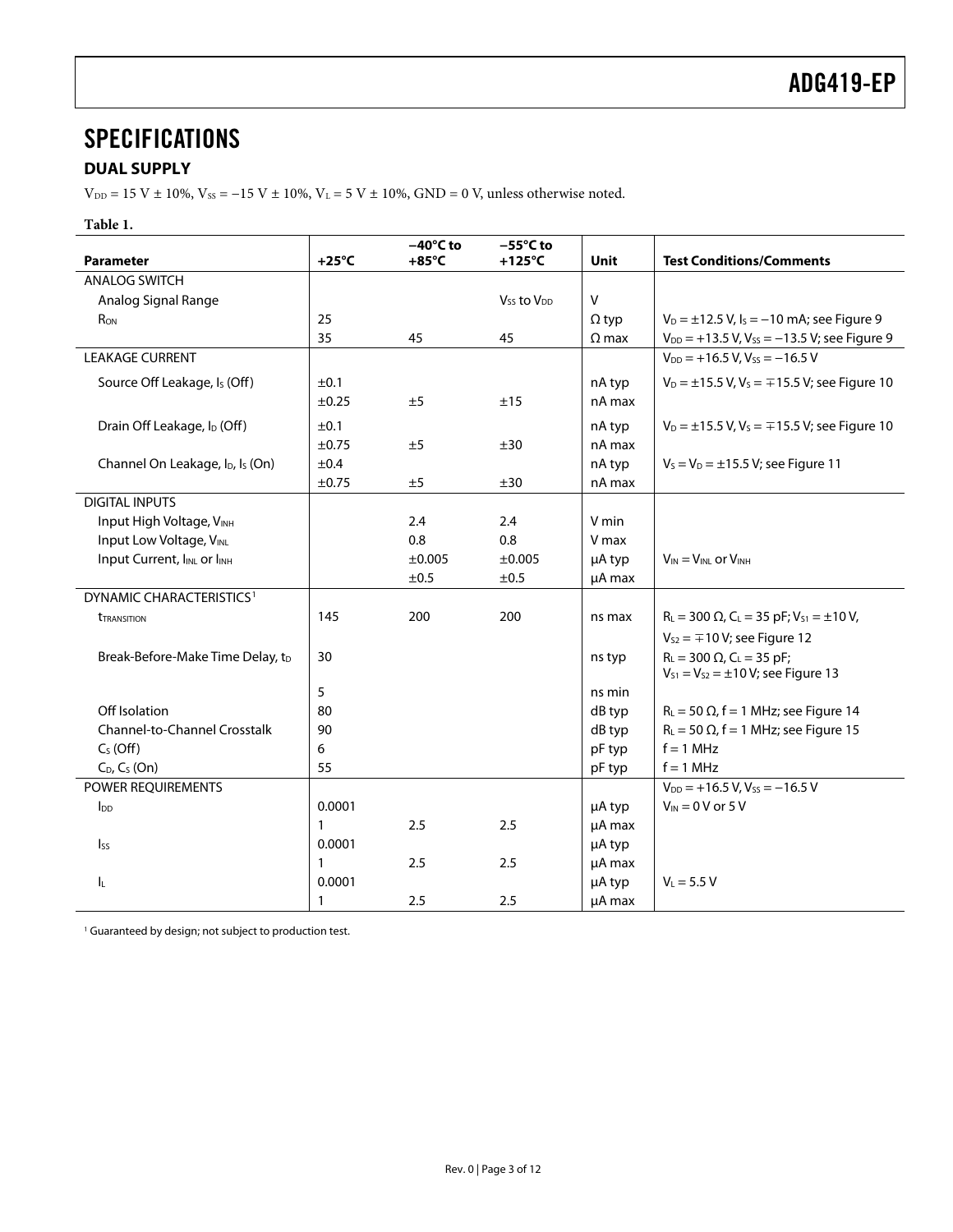#### <span id="page-3-0"></span>**SINGLE SUPPLY**

 $\rm V_{\rm DD}$  = 12 V  $\pm$  10%, Vss = 0 V, V $\rm L$  = 5 V  $\pm$  10%, GND = 0 V, unless otherwise noted.

#### **Table 2.**

|                                                          |                 | $-40^{\circ}$ C to | $-55^{\circ}$ C to   |              |                                                                                                                   |
|----------------------------------------------------------|-----------------|--------------------|----------------------|--------------|-------------------------------------------------------------------------------------------------------------------|
| <b>Parameter</b>                                         | $+25^{\circ}$ C | $+85^{\circ}$ C    | $+125^{\circ}$ C     | <b>Unit</b>  | <b>Test Conditions/Comments</b>                                                                                   |
| <b>ANALOG SWITCH</b>                                     |                 |                    |                      |              |                                                                                                                   |
| Analog Signal Range                                      |                 |                    | 0 to V <sub>DD</sub> | $\vee$       |                                                                                                                   |
| $R_{ON}$                                                 | 40              |                    |                      | $\Omega$ typ | $V_D = 3 V$ , 8.5 V, $I_S = -10$ mA; see Figure 9                                                                 |
|                                                          |                 | 60                 | 70                   | $\Omega$ max | $V_{DD} = 10.8 V$ ; see Figure 9                                                                                  |
| <b>LEAKAGE CURRENT</b>                                   |                 |                    |                      |              | $V_{DD} = 13.2 V$                                                                                                 |
| Source Off Leakage, Is (Off)                             | ±0.1            |                    |                      | nA typ       | $V_D$ = 12.2 V/1 V, V <sub>s</sub> = 1 V/12.2 V; see Figure 10                                                    |
|                                                          | $\pm 0.25$      | ±5                 | ±15                  | nA max       |                                                                                                                   |
| Drain Off Leakage, I <sub>D</sub> (Off)                  | ±0.1            |                    |                      | nA typ       | $V_D$ = 12.2 V/1 V, V <sub>s</sub> = 1 V/12.2 V; see Figure 10                                                    |
|                                                          | $\pm 0.75$      | ±5                 | ±30                  | nA max       |                                                                                                                   |
| Channel On Leakage, I <sub>D</sub> , I <sub>s</sub> (On) | ±0.4            |                    |                      | nA typ       | $V_S = V_D = 12.2 V/1 V$ ; see Figure 11                                                                          |
|                                                          | $\pm 0.75$      | ±5                 | ±30                  | nA max       |                                                                                                                   |
| <b>DIGITAL INPUTS</b>                                    |                 |                    |                      |              |                                                                                                                   |
| Input High Voltage, VINH                                 |                 | 2.4                | 2.4                  | V min        |                                                                                                                   |
| Input Low Voltage, VINL                                  |                 | 0.8                | 0.8                  | V max        |                                                                                                                   |
| Input Current, IINL or IINH                              |                 | ±0.005             | ±0.005               | µA typ       | $V_{IN} = V_{INL}$ or $V_{INH}$                                                                                   |
|                                                          |                 | ±0.5               | ±0.5                 | µA max       |                                                                                                                   |
| DYNAMIC CHARACTERISTICS <sup>1</sup>                     |                 |                    |                      |              |                                                                                                                   |
| <b><i>TRANSITION</i></b>                                 | 170             | 250                | 250                  | ns max       | $R_{L}$ = 300 $\Omega$ , C <sub>L</sub> = 35 pF; V <sub>S1</sub> = 0 V/8 V,<br>$V_{S2} = 8 V/0 V$ ; see Figure 12 |
| Break-Before-Make Time Delay, t <sub>D</sub>             | 60              |                    |                      | ns typ       | $R_L = 300 \Omega$ , C <sub>L</sub> = 35 pF;<br>$V_{S1} = V_{S2} = 8 V$ ; see Figure 13                           |
| Off Isolation                                            | 80              |                    |                      | dB typ       | $R_L$ = 50 $\Omega$ , f = 1 MHz; see Figure 14                                                                    |
| Channel-to-Channel Crosstalk                             | 70              |                    |                      | dB typ       | $R_L$ = 50 $\Omega$ , f = 1 MHz; see Figure 15                                                                    |
| $CS$ (Off)                                               | 13              |                    |                      | pF typ       | $f = 1$ MHz                                                                                                       |
| $C_D$ , $C_S$ (On)                                       | 65              |                    |                      | pF typ       | $f = 1$ MHz                                                                                                       |
| POWER REQUIREMENTS                                       |                 |                    |                      |              | $V_{DD} = 13.2 V$                                                                                                 |
| $I_{DD}$                                                 | 0.0001          |                    |                      | µA typ       | $V_{IN}$ = 0 V or 5 V                                                                                             |
|                                                          | 1               | 2.5                | 2.5                  | µA max       |                                                                                                                   |
| IL.                                                      | 0.0001          |                    |                      | µA typ       | $V_L = 5.5 V$                                                                                                     |
|                                                          | 1               | 2.5                | 2.5                  | µA max       |                                                                                                                   |

<sup>1</sup> Guaranteed by design; not subject to production test.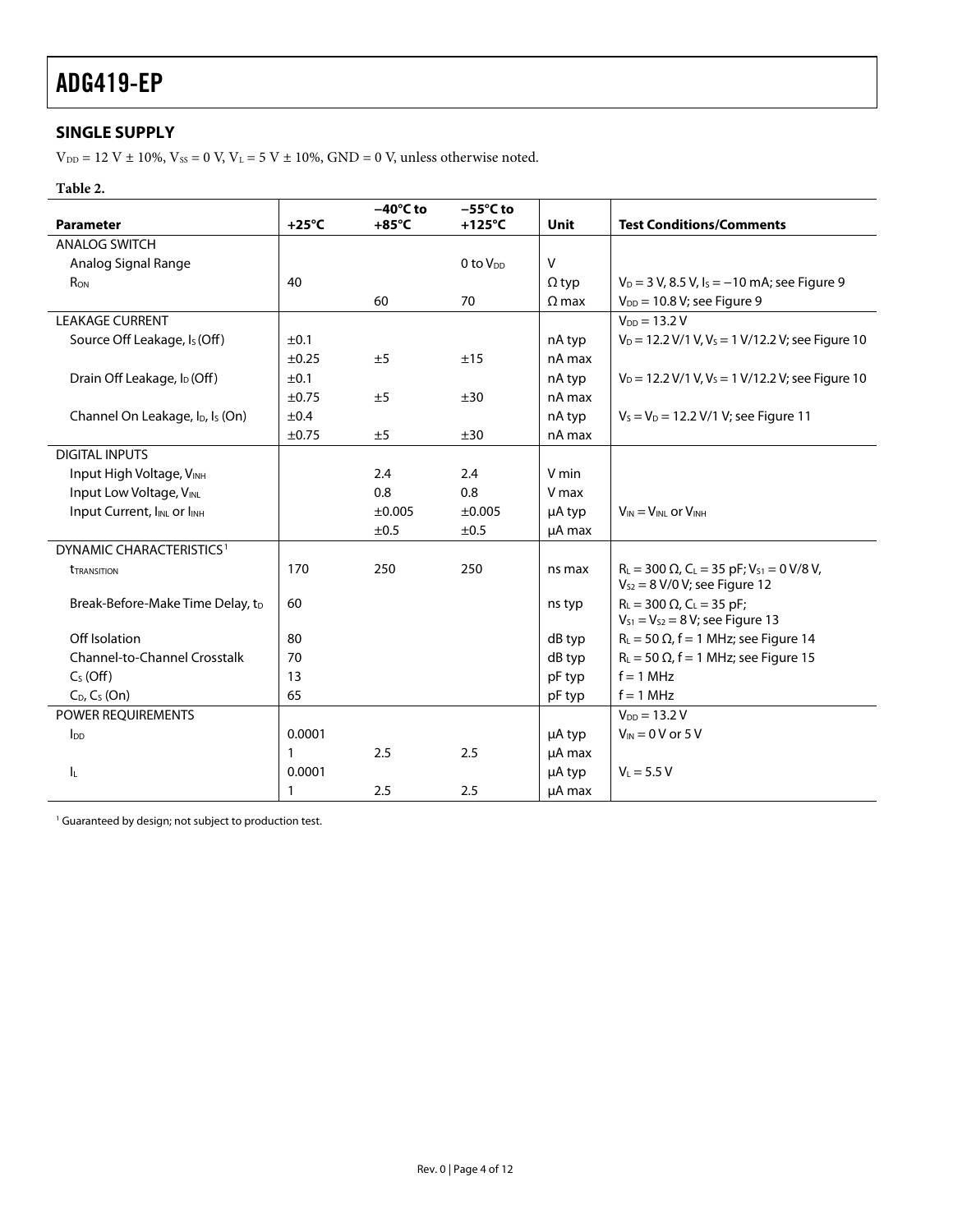### <span id="page-4-0"></span>ABSOLUTE MAXIMUM RATINGS

T<sub>A</sub>= 25°C, unless otherwise noted.

#### **Table 3.**

| <b>Parameter</b>                                                  | Rating                                                                  |
|-------------------------------------------------------------------|-------------------------------------------------------------------------|
| Von to Vss                                                        | 44 V                                                                    |
| V <sub>DD</sub> to GND                                            | $-0.3$ V to $+25$ V                                                     |
| V <sub>ss</sub> to GND                                            | $+0.3$ V to $-25$ V                                                     |
| V∟to GND                                                          | $-0.3$ V to V <sub>DD</sub> + 0.3 V                                     |
| Analog, Digital Inputs <sup>1</sup>                               | $V_{ss}$ – 2 V to $V_{DD}$ + 2 V<br>or 30 mA, whichever<br>occurs first |
| Continuous Current, Sx or D                                       | 30 mA                                                                   |
| Peak Current, Sx or D (Pulsed at 1 ms,<br>10% Duty Cycle Maximum) | 100 mA                                                                  |
| Operating Temperature Range                                       | $-55^{\circ}$ C to $+125^{\circ}$ C                                     |
| Storage Temperature Range                                         | $-65^{\circ}$ C to $+150^{\circ}$ C                                     |
| Junction Temperature                                              | $150^{\circ}$ C                                                         |
| Power Dissipation (MSOP)                                          | 315 mW                                                                  |
| Thermal Impedance, $\theta_{JA}$                                  | $205^{\circ}$ C/W                                                       |
| Lead Temperature, Soldering                                       | As per JEDEC J-STD-020                                                  |

<sup>1</sup> Overvoltages at IN, Sx, or D are clamped by internal diodes. Limit current to the maximum ratings given.

Stresses above those listed under Absolute Maximum Ratings may cause permanent damage to the device. This is a stress rating only; functional operation of the device at these or any other conditions above those indicated in the operational section of this specification is not implied. Exposure to absolute maximum rating conditions for extended periods may affect device reliability.

Only one maximum rating may be applied at any one time.

#### **ESD CAUTION**



ESD (electrostatic discharge) sensitive device. Charged devices and circuit boards can discharge without detection. Although this product features patented or proprietary protection circuitry, damage may occur on devices subjected to high energy ESD. Therefore, proper ESD precautions should be taken to avoid performance degradation or loss of functionality.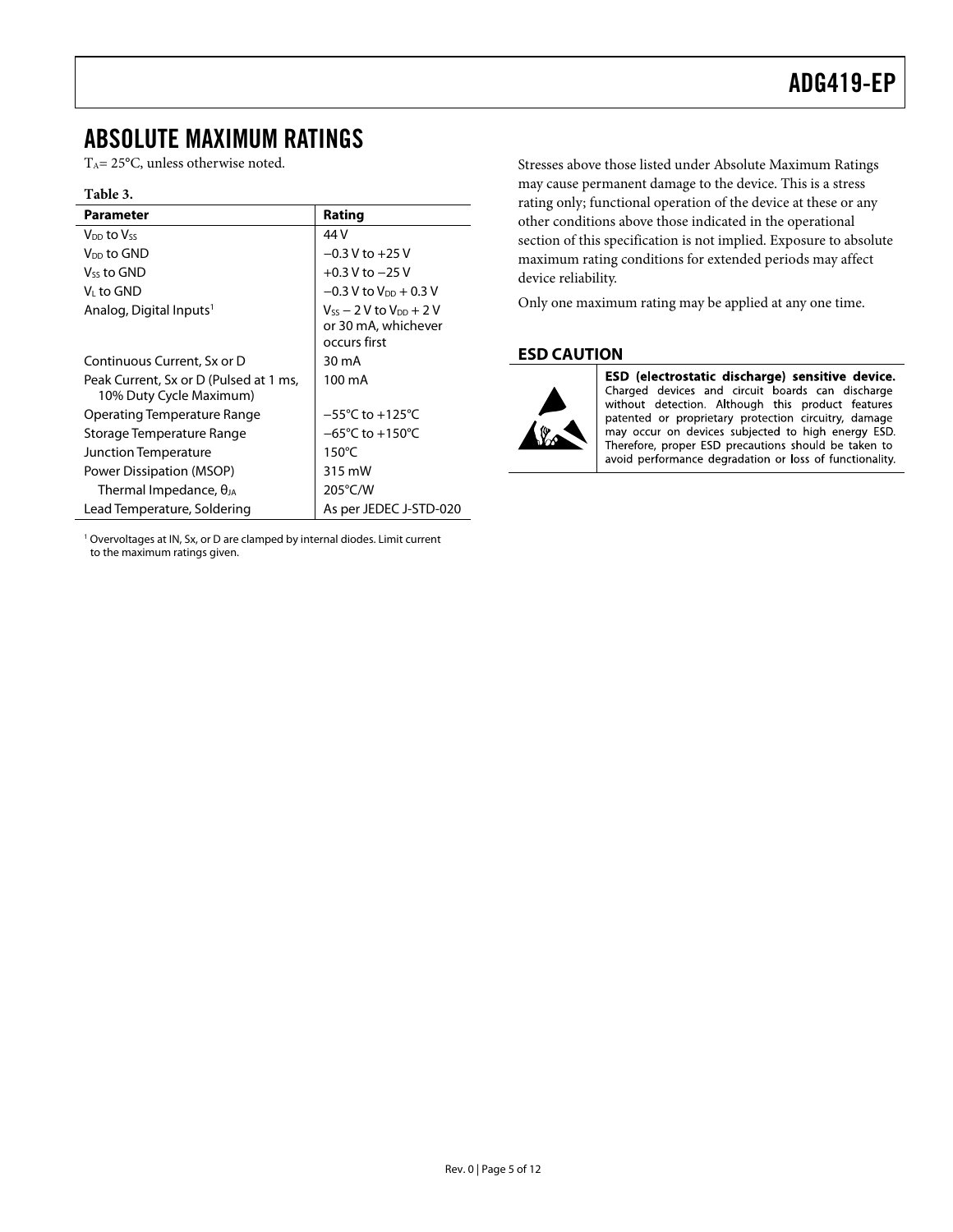### <span id="page-5-0"></span>PIN CONFIGURATION AND FUNCTION DESCRIPTIONS



#### **Table 4. Pin Function Descriptions**

| Pin No. | <b>Mnemonic</b>       | <b>Description</b>                                                                                                                    |
|---------|-----------------------|---------------------------------------------------------------------------------------------------------------------------------------|
|         | D                     | Drain Terminal. Can be an input or an output.                                                                                         |
|         | S1                    | Source Terminal. Can be an input or an output.                                                                                        |
|         | <b>GND</b>            | Ground Reference (0 V).                                                                                                               |
| 4       | V <sub>DD</sub>       | Most Positive Power Supply Potential.                                                                                                 |
|         | $V_{L}$               | Logic Power Supply (5 V).                                                                                                             |
| 6       | IN                    | Logic Control Input.                                                                                                                  |
|         | <b>V<sub>ss</sub></b> | Most Negative Power Supply Potential in Dual-Supply Applications. In single-supply applications, this pin<br>can be connected to GND. |
| 8       | S <sub>2</sub>        | Source Terminal. Can be an input or an output.                                                                                        |

#### **Table 5. Truth Table**

| Logic | Switch " | Switch 2 |
|-------|----------|----------|
|       | On       | Off      |
|       | Off      | On       |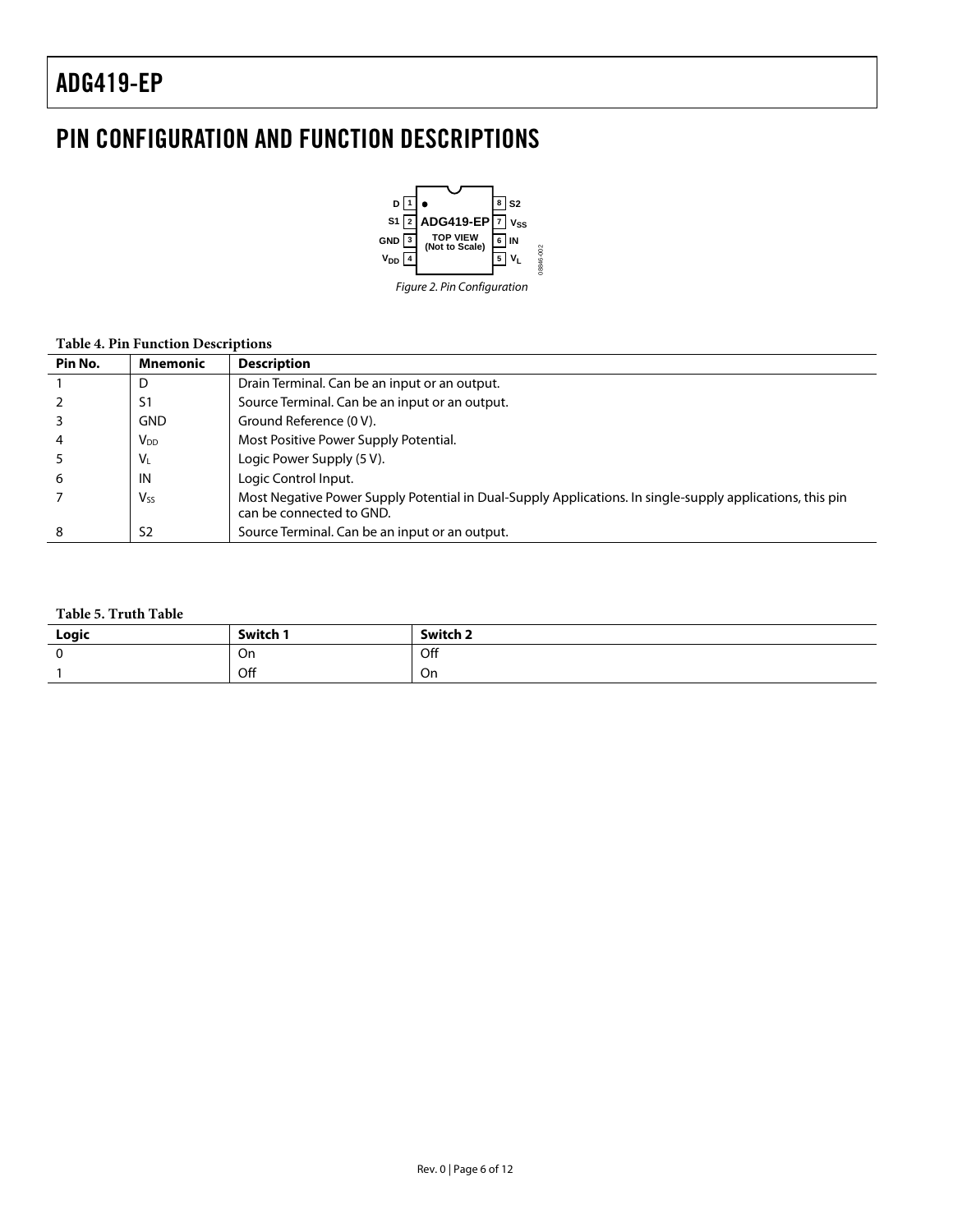### <span id="page-6-0"></span>TYPICAL PERFORMANCE CHARACTERISTICS



Figure 3. Ron as a Function of  $V_D$  (Vs), Dual-Supply Voltage



Figure 4. R<sub>ON</sub> as a Function of  $V_D$  ( $V_S$ ) for Different Temperatures, Dual-Supply Voltage



Figure 5. Leakage Current vs. Temperature, Dual-Supply Voltage



Figure 6. Ron as a Function of  $V_D$  (Vs), Single-Supply Voltage



Figure 7. Ron as a Function of  $V_D$  (V<sub>S</sub>) for Different Temperatures, Single-Supply Voltage



Figure 8. Leakage Current vs. Temperature, Single-Supply Voltage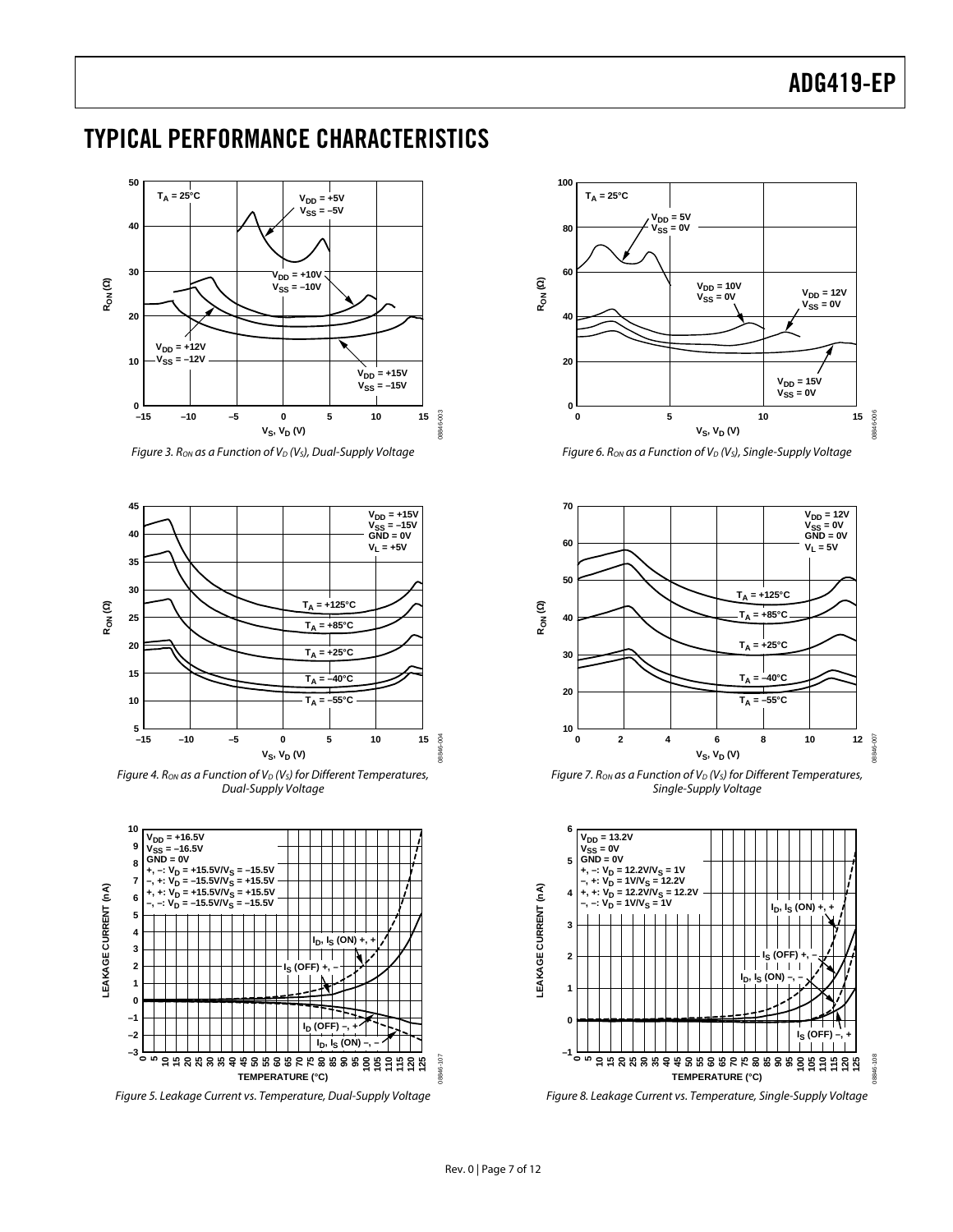### <span id="page-7-0"></span>TEST CIRCUITS

<span id="page-7-3"></span><span id="page-7-2"></span><span id="page-7-1"></span>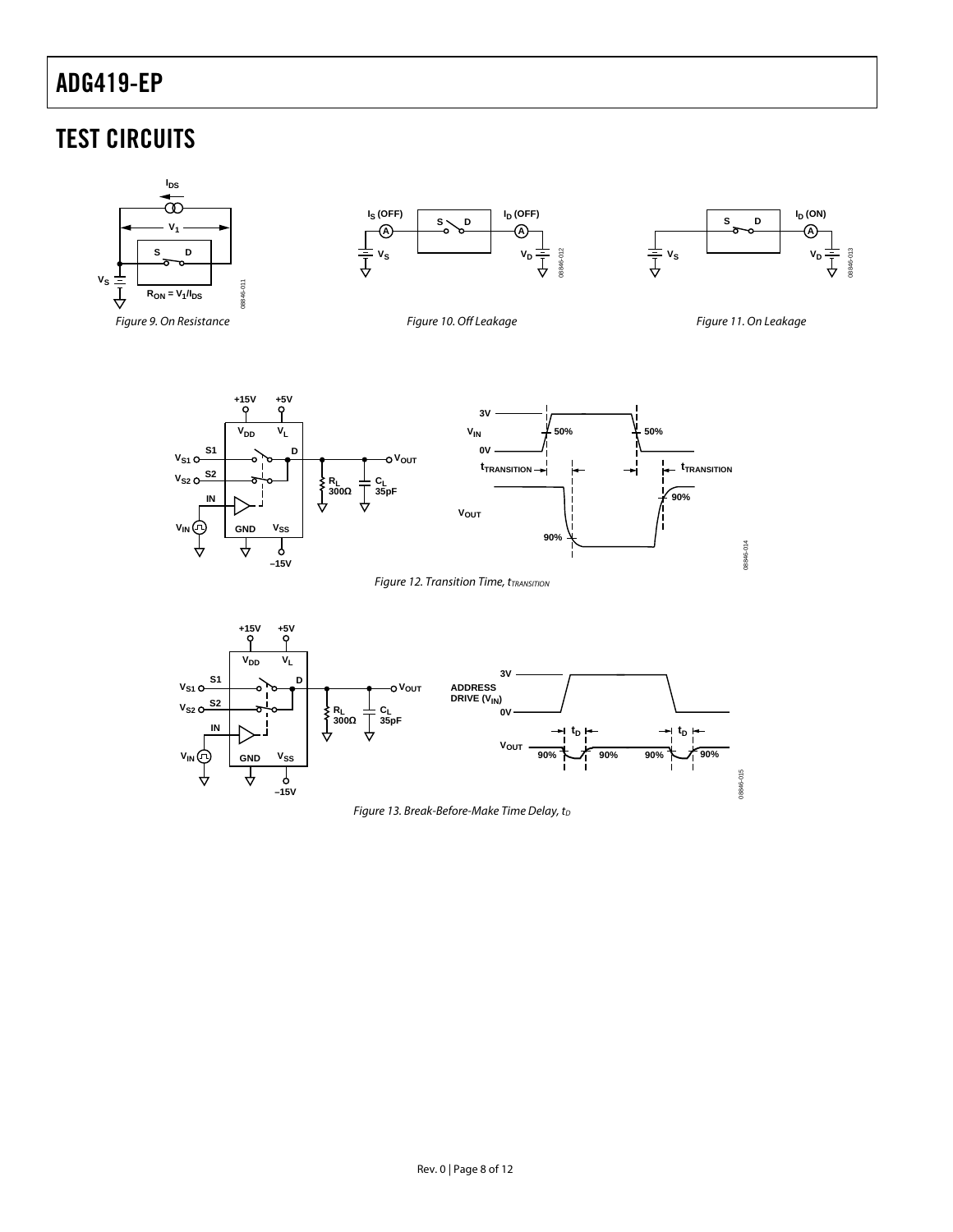

<span id="page-8-0"></span>



Rev. 0 | Page 9 of 12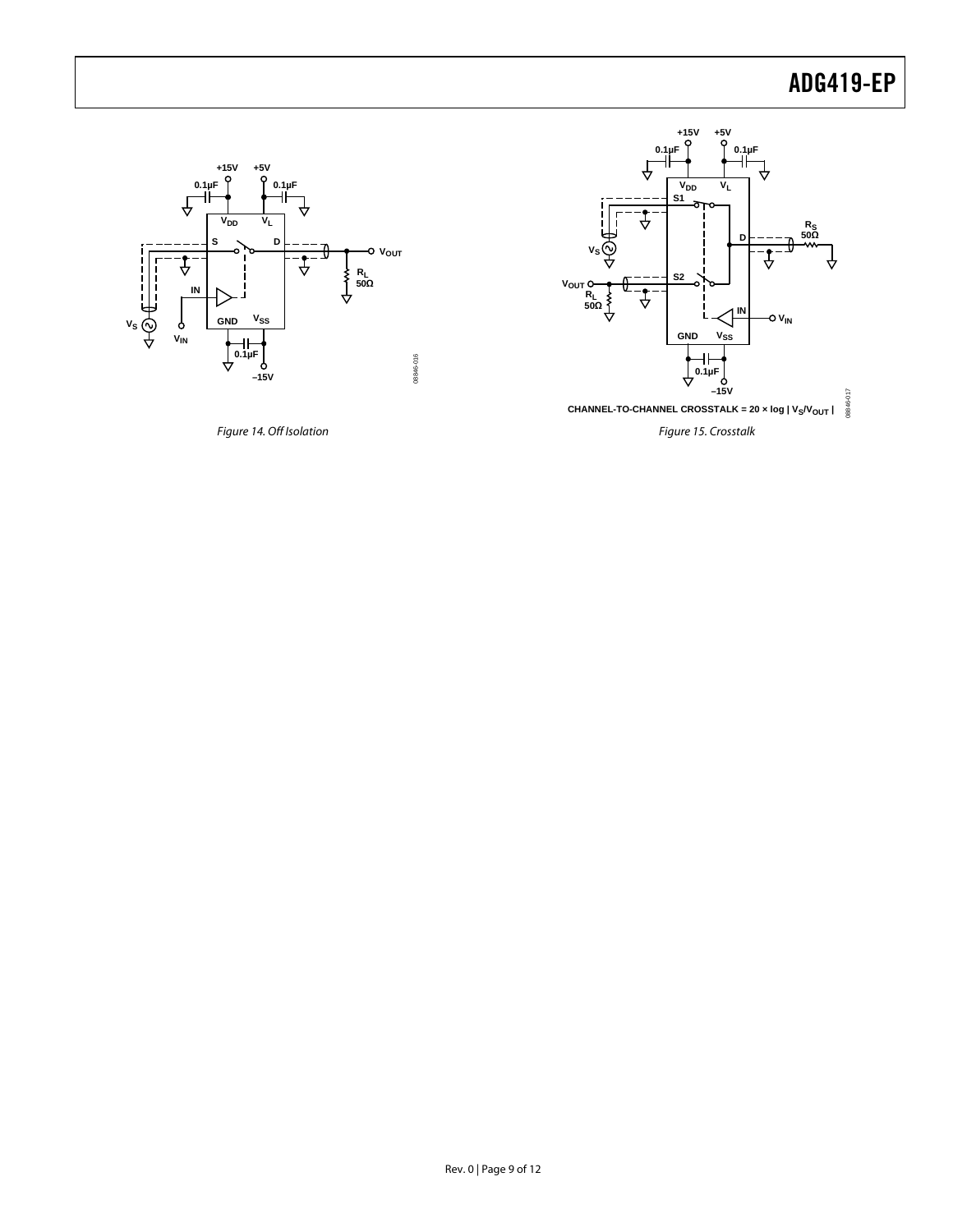### <span id="page-9-0"></span>OUTLINE DIMENSIONS



#### **ORDERING GUIDE**

| Model <sup>1</sup> | Temperature Range                   | <b>Package Description</b>               | Package Option | <b>Branding</b> |
|--------------------|-------------------------------------|------------------------------------------|----------------|-----------------|
| ADG419SRMZ-EP-RL7  | $-55^{\circ}$ C to $+125^{\circ}$ C | 8-Lead Mini Small Outline Package [MSOP] | RM-8           | S3U             |

 $1 Z =$  RoHS Compliant Part.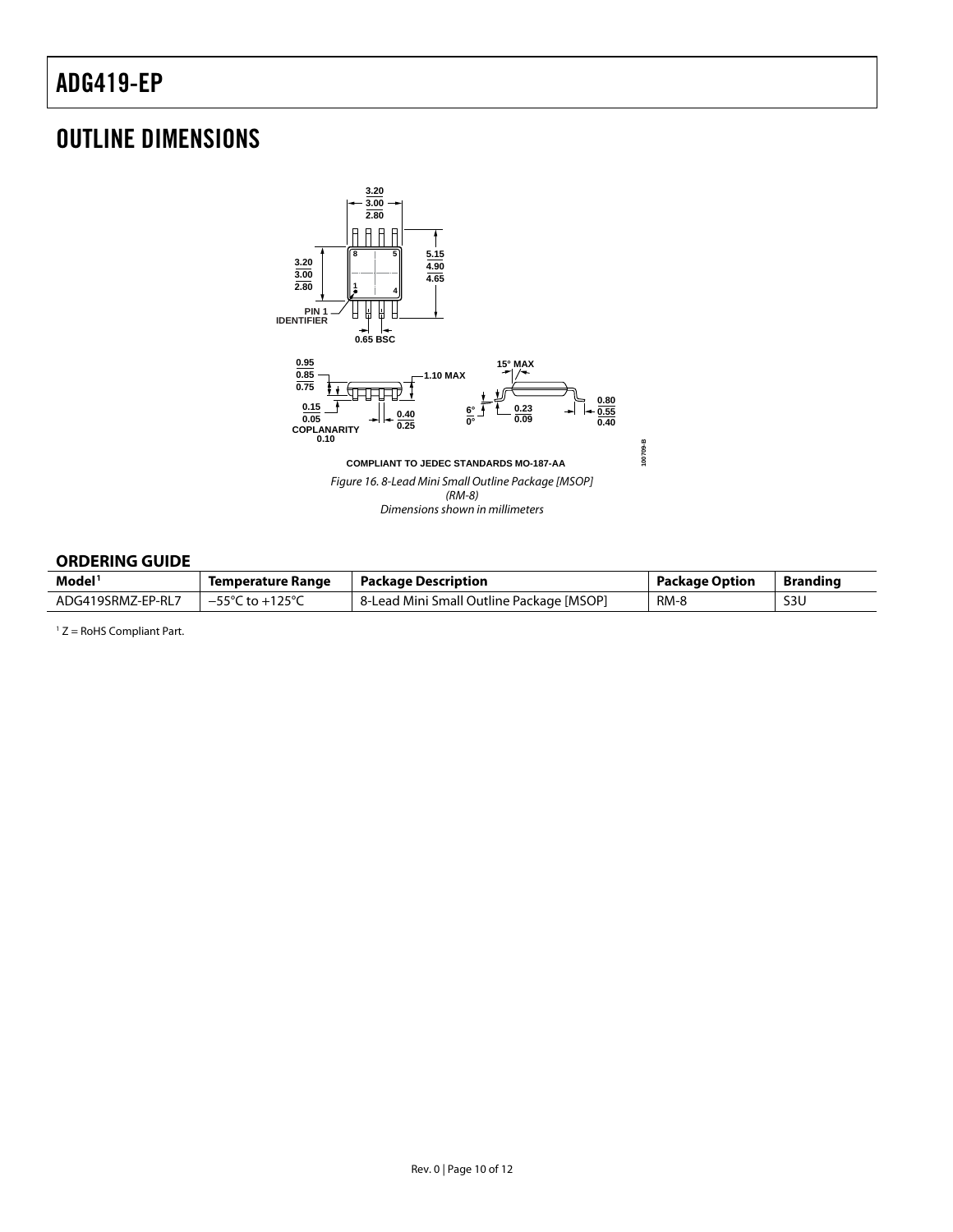### **NOTES**